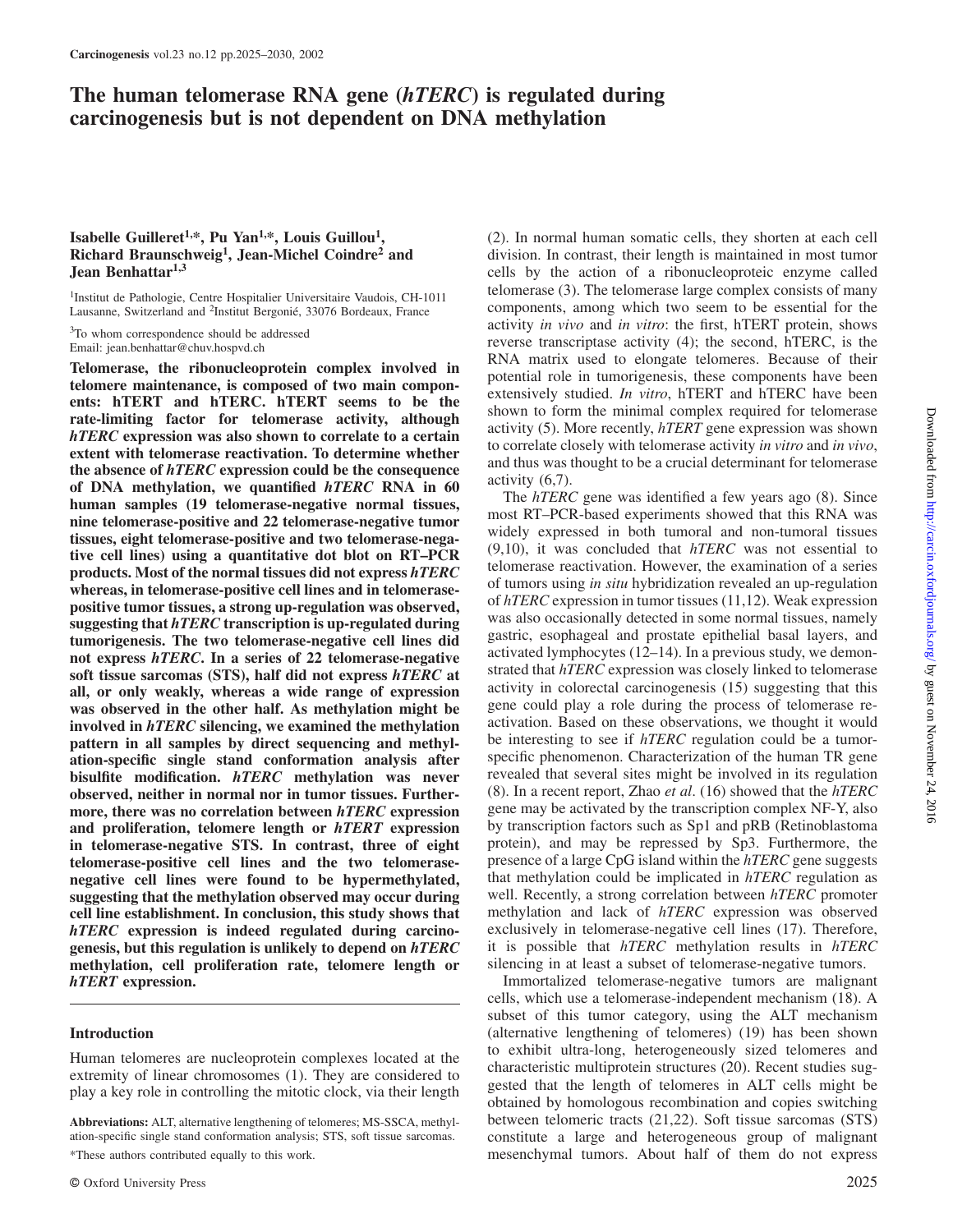telomerase (23,24). These telomerase-negative STS might constitute an appropriate material for studying the regulation of *hTERC* expression.

In the present study, we examined *hTERC* expression and *hTERC* methylation in a series of human normal tissues, nonsoft tissue tumors, and tumor cell lines, as well as in a series of telomerase-negative STS. We observed strong variations of *hTERC* expression according to the cell type studied. In addition, the analysis of methylation patterns showed that the *hTERC* gene is unlikely to be regulated by methylation-based mechanisms in telomerase-negative normal tissues and in tumor tissues. The few partial methylation patterns observed in telomerase-positive cell lines could represent a side effect of cell culture.

# **Materials and methods**

### *Tissue samples*

Normal and tumor tissues were obtained from the Frozen Tissue Bank of the University Institute of Pathology of Lausanne. Nineteen human normal tissue samples (bladder, brain, breast, colon, heart, liver, muscle, placenta and prostate) and nine telomerase-positive human tumor tissues (bladder/invasive transitional carcinoma G3, non-invasive transitional carcinoma G2, invasive transitional carcinoma G3; breast/invasive ductal carcinoma G2; colon/ invasive adenocarcinoma moderately differentiated G2, invasive adenocarcinoma poorly differentiated G3, invasive adenocarcinoma moderately differentiated G2; kidney/non papillomary conventional clear cell sarcomatoid invasive carcinoma G4; and lung/invasive adenocarcinoma moderately differentiated G2) were examined in this study. Twenty-two telomerase-negative STS examined previously by TRAP assay, *hTERT* expression, Mib-1 expression, and telomere lengths (25) were also analyzed. All samples were carefully checked by experienced pathologists (L.Guillou and R.Braunschweig) and contained at least 70% of tumor cells.

# *Tumor cell lines*

Ten human tumor cell lines (breast, MCF-7; cervix, A431, HeLa; colon, Co115, SW480; lung, H520, SW2; prostate, PC-3; osteosarcoma, Saos-2, U-2 os) were also studied. With few exceptions (SW480, SW2 and Co115, from the Swiss Institute for Cancer Research, ISREC, Lausanne, Switzerland), these cells were obtained from the American Type Culture Collection. Cells were routinely cultured in Dulbecco's modified medium with glutamax-1 supplemented with 10% fetal bovine serum (5% for Saos-2 and U-2 os), or Leibovitz medium (L15) with 5% FBS and  $0.2\%$  NaHCO<sub>3</sub> for SW480 (all products from Gibco BRL, Paisley, UK). All cells lines were tested and found to be negative for *Mycoplasma* contamination.

### *DNA and RNA extraction and TRAP assay*

DNA, RNA and proteins were extracted from consecutive tissue sections. To establish the methylation status of *hTERC* promoter and exon, genomic DNA was isolated using the DNeasy tissue kit (Qiagen, Germany) according to the manufacturer's protocol. Total RNA was extracted from frozen tissue sections or cells using Trizol (Life Technologies, Rockville, MD). RT–PCR on *hTERT* RNA was performed as described previously (23). TRAP assay was performed according to the modified protocol described by Yan *et al*. (23).

### *Analysis of hTERC expression by RT–PCR and quantitative dot blot*

Total RNA (2.5 µg) was first digested by DNase I (Roche Diagnostics, Mannheim, Germany) according to the manufacturer's protocol. RNA was purified by phenol–chloroform extraction followed by ethanol precipitation. cDNA was obtained using pd(N)6 random primer (Amersham, Freiburg, Germany) and Expand Reverse Transcriptase (Roche Diagnostics) as per manufacturer's protocol. PCR on *hTERC* cDNA was performed by using the primer set 5'-CGCCGTGCTTTTGCTCC-3' and 5'-ACTCGCTCCGTTCCT-CTTCC-3', in a final 5% DMSO, and the following PCR conditions: 23 cycles of 94°C for 30 s, 62°C for 45 s and 72°C for 45 s, followed by 10 min at 72°C on a Primus (MWG-Biotech) apparatus. cDNA quality was checked by PCR amplification of  $p53$  and *GAPDH* cDNA (23). Calibration scales were realized by mixing total RNA from an *hTERC* positive cell line (HeLa) with total RNA from a negative sample (U-2 os) in 100 ng final. Percentages used were: 100, 50, 25, 10, 2.5, 1, 0.25 and 0%. Then, RT–PCR was realized in the conditions described above. All tissue samples and calibration scales were amplified together in the same PCR reactions. A DIG-labeled probe was produced by re-amplification of an hTERC positive RT–PCR, in a PCR including dUTP-DIG.

For quantitative dot blot, RT–PCR products were denatured 10 min at

100°C and put immediately on ice. Two microliters of each product were loaded on Eletran® N+ nylon membrane (BDH Laboratory Supplies, Poole, UK) and fixed under UV. The membrane was pre-hybridized in a  $5 \times$  SSC/ 2 blocking/0.02% SDS/0.1% *N*-lauroyl/50% formamide for 1 h at 42°C. Hybridization with the DIG-labeled probe (100 ng in 3 ml) was done for 2 h at 42°C. The membrane was then washed twice in  $2 \times$  SSC/0.1% SDS for 5 min at room temperature, and twice in  $0.2 \times$  SSC/0.1% SDS for 15 min at 68°C. After 2 min incubation in maleate buffer pH 7.5/Tween® 20, and 30 min in maleate buffer pH  $7.5/1 \times$  blocking, the antibody anti-DIG (Roche Diagnostics) was added. The chemiluminescence reaction was performed after three washes with maleate buffer pH  $7.5$ /Tween<sup>®</sup> 20, and one wash in 100 mM Tris pH 9.5/100 mM NaCl. Detection was realized with CDP-Star ready-to-use (Roche Diagnostics) according to the manufacturer's protocol. Signals were analyzed from X-omat film (Eastman Kodak Company, Rochester, NY) after different times of exposure, by comparing intensities with the internal calibration scale.

#### *hTERC methylation analysis by MS-SSCA and sequencing after bisulfite modification*

In order to differentiate methylated from unmethylated cytosine, genomic DNA was modified by sodium bisulfite using a protocol adapted from Raizis *et al*. (26) and Bian *et al.* (27). Two microliters of DNA in 36 µl of water were cleaved by 4  $\mu$ l of 1 N HCl for 2 min exactly at room temperature. Then, 4.5 µl of 3 M NaOH was added and DNA denaturation was performed for 20 min at 37°C. Sodium bisulfite (500 µl) and hydroxyquinone (28 µl) were then added to a final concentration of 40.5% and 10 mM, respectively. The reaction was performed overnight at 55°C. After addition of 80 µl of water and  $365 \mu l$  of pure ethanol, DNA was purified using the DNeasy tissue kit columns (Qiagen). Following washing with the kit wash buffer, desulfonation was performed on the column by addition of 500 µl of 0.15 M NaOH I 90% EtOH. Incubation was performed for 10 min at room temperature and in the dark. After washing, the modified DNA was eluted from the column with 50 µl of 10 mM of Tris–HCl pH 8.0.

Two sets of primers were used for PCR on *hTERC*, one for the promoter region: 5'-GGAAATGGAATTTTAATTTTT-3' and 5'-AACCAACAACTAA-CATTTTTT-3', and one for the exon region: 5'-TAAATAAAAAATGTTAGT-TGT-3' and 5'-ACCTAAAAAACCTAAACC-3'. PCR conditions used to amplify *hTERC* promoter were 40 cycles of 94°C for 45 s, 51°C for 45 s and 72°C for 75 s, followed by 15 min at 72°C. The same PCR cycling conditions in a final concentration of 5% DMSO and an annealing temperature of 48°C were used for *hTERC* exon. Sequencing of all PCR products was done on an ABI prism 310 sequencer (Perkin-Elmer, Branchburg, NJ). Each PCR product was analyzed by methylation-specific single stand conformation analysis (MS-SSCA) as described previously (27).

Control plasmid was generated by subcloning 672 bp, bases –212 to -459 bp of the *hTERC* gene (GenBank accession no. U86046), in the pGEM-T vector (Promega, Madison, WI). The plasmid was divided in two parts: one was left unmethylated and the other was fully methylated at all CpG sites using *SssI* methylase (New England Biolabs, Hertfordshire, UK) according to the manufacturer's protocol. Unmethylated and methylated plasmids were mixed at different ratios. The bisulfite modification was performed on fully methylated and unmethylated plasmids, as well as on different mixes.

### *5-aza-dC treatment*

Cells were immediately treated after seeding in standard conditions, with 3 µM of 5-aza-dC every 48 h for 1 week. The cells were then collected for DNA and RNA extraction.

# **Results**

# *hTERC expression and methylation in tumor cell lines and in normal and human tumor tissues*

Telomerase-positive cell lines expressed *hTERC* RNA at a very high level, with marked variations from one cell line to another (from 50 to 385%, Table I), as compared with our reference set (HeLa cells, 100%). In contrast, no *hTERC* RNA could be detected in the telomerase-negative cell lines, U-2 os and Saos-2. Tumors from various organs showed a wide range of *hTERC* expression (from 10 to 69%, Table I). Finally, *hTERC* RNA expression could not be detected in 68% (13/19) of normal tissues with our RT–PCR and dot blotting assay. In contrast, five normal samples showed a low level of transcription and one sample presented a 6.5% relative *hTERC*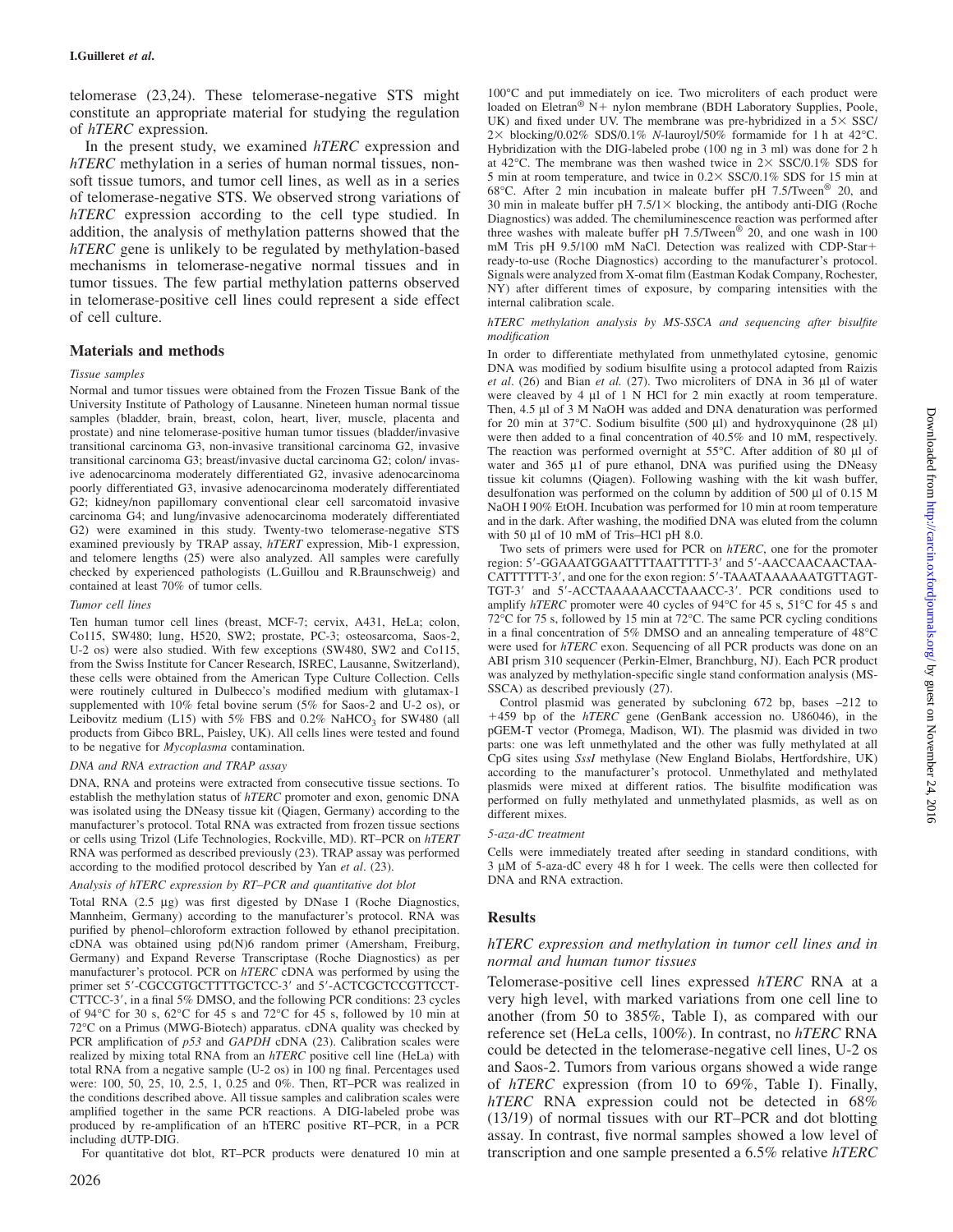| Samples           | Telomerase<br>activity <sup>a</sup> | $hTERC$ expression <sup>b</sup><br>$(\%)$ | $hTERC$ methylation <sup>c</sup> |
|-------------------|-------------------------------------|-------------------------------------------|----------------------------------|
| Tumor cell lines  |                                     |                                           |                                  |
| SW <sub>2</sub>   | $++++$                              | 50                                        |                                  |
| A431              | $++++$                              | 65                                        | $+/-$                            |
| SW480             | $++++$                              | 87                                        | $\overline{\phantom{0}}$         |
| HeLa <sup>d</sup> | $++++$                              | 100                                       | $+/-$                            |
| $PC-3$            | $+++$                               | 115                                       | $\overline{\phantom{0}}$         |
| MCF-7             | $++++$                              | 125                                       | $+/-$                            |
| Co115             | $++++$                              | 350                                       | $\overline{\phantom{0}}$         |
| H <sub>520</sub>  | $++++$                              | 385                                       |                                  |
| $S$ aos-2         | $\overline{\phantom{0}}$            | $\overline{0}$                            | $+/-$                            |
| $U-2$ os          |                                     | $\overline{0}$                            | $^{+}$                           |
| Normal tissues    |                                     |                                           |                                  |
| <b>Bladder</b>    |                                     | $\overline{0}$                            |                                  |
| <b>Bladder</b>    |                                     | $\overline{0}$                            |                                  |
| Bladder           |                                     | $\overline{0}$                            |                                  |
| <b>Brain</b>      |                                     | $\overline{0}$                            |                                  |
| Colon             |                                     | $\overline{0}$                            |                                  |
| Heart             |                                     | $\overline{0}$                            |                                  |
| Heart             |                                     | $\overline{0}$                            |                                  |
| Kidney            |                                     | $\overline{0}$                            |                                  |
| Kidney            |                                     | $\theta$                                  |                                  |
| Kidney            |                                     | $\overline{0}$                            | $\overline{\phantom{0}}$         |
| Kidney            |                                     | $\boldsymbol{0}$                          |                                  |
| Kidney            |                                     | $\mathbf{1}$                              |                                  |
| Liver             |                                     | 0.25                                      |                                  |
| Muscle            |                                     | $\overline{0}$                            |                                  |
| Muscle            | $\overline{\phantom{0}}$            | 1                                         | -                                |
| Muscle            |                                     | 1.25                                      |                                  |
| Placenta          |                                     | $\overline{0}$                            |                                  |
| Placenta          | -                                   | 2.5                                       |                                  |
| Tumor tissues     |                                     |                                           |                                  |
| Kidney            | $++++$                              | 10                                        |                                  |
| Bladder           | $++++$                              | 11                                        |                                  |
| <b>Breast</b>     | $++++$                              | 11                                        |                                  |
| Colon             | $++++$                              | 12                                        |                                  |
| Colon             | $++++$                              | 13                                        |                                  |
| <b>Bladder</b>    | $^{+}$                              | 15                                        |                                  |
| Bladder           | $^{+}$                              | 25                                        |                                  |
| Lung              | $++++$                              | 25                                        |                                  |
| Colon             | $++++$                              | 69                                        |                                  |
|                   |                                     |                                           |                                  |

<sup>a</sup>Telomerase activity by TRAP assay:  $+++$ , marked activity;  $+$ , low

activity;  $-$ , no activity.<br> $b$ As determined by quantitative dot blot of RT–PCR products. 100% control determined in HeLa cells.

<sup>c</sup>As determined by direct sequencing and MS-SSCA. +, methylated

pattern; -, unmethylated pattern; +/-, mixture of methylated and

unmethylated patterns.

d100% control of *hTERC* expression.

expression (Table I). When comparing telomerase-negative normal tissues to telomerase-positive tumor tissues, *hTERC* expression ratios were markedly different.

In order to determine the putative origin of these variations in *hTERC* expression, we examined the methylation status of the *hTERC* promoter and exon. Bisulfite modification of DNA changes all unmethylated cytosines to uracils while leaving methylated cytosines intact. The modified DNA was then amplified with primers without CpG repeats and directly sequenced. To determine the clonal nature of the methylated pattern, each PCR product was also analyzed by MS-SSCA. This approach can identify patterns of band mobility corresponding to the presence or absence of methylated CpG sites. All tumors and normal tissues were found to be hypomethylated by sequencing and MS-SSCA in their promoter and exon

|                            |    |      | Normal tissues |  |  | <b>STS</b><br><b>Tumor tissues</b> |  |  | <b>Cell lines</b> |    |    |    |    |  |    |  |
|----------------------------|----|------|----------------|--|--|------------------------------------|--|--|-------------------|----|----|----|----|--|----|--|
| <b>Telomerase activity</b> |    |      |                |  |  |                                    |  |  |                   |    |    |    |    |  |    |  |
| hTERC expression           |    |      | ۰              |  |  |                                    |  |  |                   |    |    |    |    |  |    |  |
| MS-SSCA of                 |    |      |                |  |  |                                    |  |  |                   |    |    |    |    |  |    |  |
| hTERC promoter             |    |      |                |  |  |                                    |  |  |                   |    |    |    |    |  |    |  |
|                            | 0% | 100% |                |  |  |                                    |  |  |                   | 10 | 11 | 12 | 13 |  | 15 |  |

**Fig. 1.** Telomerase activity, *hTERC* expression and methylation patterns of *hTERC* promoter in human tissues and tumor cell lines. Lanes 0 and 100%, MS-SSCA controls obtained from plasmids containing *hTERC* sequences; lane 0%, MS-SSCA from unmethylated plasmid; lane 100%, MS-SSCA from a fully methylated plasmid; lanes 1–3, normal tissues without telomerase activity from bladder, muscle and prostate respectively; lanes 4–6, telomerase-positive tumor tissues (colon, kidney and lung); lanes 7–10, telomerase-negative STS; lanes 11–13, telomerase-positive cell lines (A431, HeLa and SW2); lanes 14 and 15, osteosarcoma cell line without telomerase activity (Saos-2 and U-2 os, respectively). Telomerase activity, as obtained by the TRAP assay, was reported in the top of the gel:  $+$ , marked activity and  $-$ , no activity.  $hTERC$  expression was summarized by expression  $(+)$  or with no expression (–). See Table I for values. Arrows in the MS-SSCA of the *hTERC* promoter indicate the fully methylated bands. Identical patterns were obtained in *hTERC* exon.

regions (Figure 1, lanes 1–6). Using MS-SSCA only, three of the eight telomerase-positive tumors (MCF-7, HeLa and A431) presented a mixed pattern of fully methylated and fully unmethylated promoter and exon regions (Figure 1, lanes 11 and 12), but expressed *hTERC* RNA at a high level (Table I). The two telomerase-negative and *hTERC*-negative cell lines displayed a partially methylated (Saos-2, Figure 1, lane 14) or a fully methylated pattern (U-2 os, Figure 1, lane 15) for *hTERC* promoter as well as for *hTERC* exon.

As these preliminary results suggest that methylation might be involved in *hTERC* repression in telomerase-negative cell lines, we treated U-2 os with the demethylating reagent 5-aza-dC. The MS-SSCA analysis revealed a clonal fully demethylated DNA population of ~10%. However, no *hTERC* re-expression could be detected by dot blot analysis after RT–PCR amplification.

# *hTERC expression and methylation in telomerase-negative soft tissue sarcomas*

Twenty-two telomerase-negative STS were analyzed in this study. *hTERC* expression showed wide variations (range from 0 to 186%) (Table II). Interestingly, half of the tumors (11/22) expressed *hTERC* at a level similar to that of normal tissues (between 0 and 6%) (Figure 2), including four of the five liposarcomas and three of the five leiomyosarcomas examined. In 41% (9/22) of the telomerase-negative STS, the *hTERC* expression level was similar to that observed in the telomerasepositive tumors (10–70%) (Table II). Only two samples showed an expression as strong as that of the cell lines  $(\geq 70\%)$ . Methylation status was analyzed by MS-SSCA and by sequencing after bisulfite modification in all these telomerase-negative STS (Figure 1, lanes 7–10). No methylation could be detected in any of them.

*Correlation between hTERC expression and proliferation, telomere length and hTERT expression, in telomerase-negative soft tissue sarcomas*

Since *hTERC* regulation might be related to proliferation rate (14), we tried to correlate its expression with Mib-1 expression in 20 telomerase-negative STS. This nuclear protein distinguishes between proliferative and non-proliferative cells. Mib-1 expression of  $\leq 5\%$  was considered as weakly proliferative,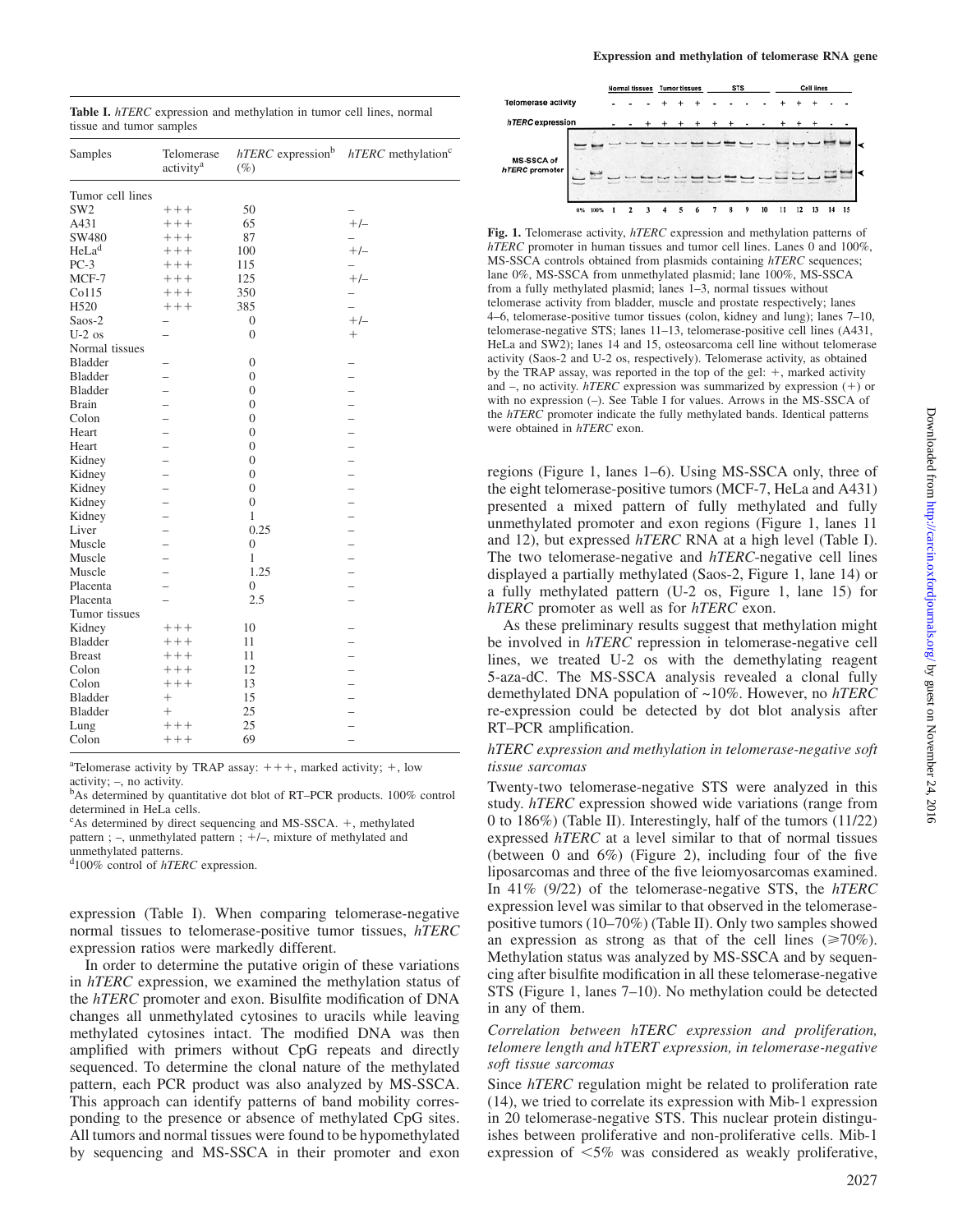| Case | Histology                        | Grade <sup>a</sup> | $hTERC$ expression <sup>b</sup><br>$(\%)$ | hTERC<br>methylation <sup>c</sup> | TRF <sup>d</sup> | $Mib-1e$        | hTERT<br>expression |
|------|----------------------------------|--------------------|-------------------------------------------|-----------------------------------|------------------|-----------------|---------------------|
|      | MPNST (M)                        |                    |                                           |                                   | M                |                 |                     |
|      | Liposarcoma (Pleomorphic)        |                    |                                           |                                   | Lg               |                 |                     |
| 3    | Liposarcoma (Pleomorphic)        |                    |                                           |                                   |                  | 40              |                     |
|      | Rhabdomyosarcoma (alveolar)      |                    | 0.25                                      |                                   | S                | NA <sup>h</sup> |                     |
|      | Leiomyosarcoma (M)               |                    | 0.25                                      |                                   | Μ                | 15              |                     |
| 6    | MFH, storiform-pleophic type (M) |                    | 0.25                                      |                                   | Lg               | 10              |                     |
|      | Leiomyosarcoma                   |                    | 0.9                                       |                                   |                  | NA <sup>h</sup> |                     |
| 8    | Liposarcoma (myxoid) $(R)$       |                    |                                           |                                   |                  | $<$ 1           |                     |
| 9    | Leiomyosarcoma                   |                    | 1.5                                       |                                   | Lg               | 15              |                     |
| 10   | Liposarcoma (differentiated)     |                    | 1.9                                       |                                   | M                | $<$ 1           |                     |
| 11   | Unclassified spindle cell STS/FS |                    | 2.5                                       |                                   | M                | 10              |                     |
| 12   | MFH, storiform-pleophic type     |                    | 11                                        |                                   | ৲                | $<$ 1           |                     |
| 13   | Unclassified spindle cell STS/FS |                    | 12                                        |                                   | S                | $<$ 1           |                     |
| 14   | MFH, storiform-pleophic type (M) |                    | 12.5                                      |                                   | M                | 10              |                     |
| 15   | Chondrosarcoma (myxoid)          |                    | 20                                        |                                   | M                | $<$ 1           |                     |
| 16   | Liposarcoma (Myxoid/round cell)  |                    | 21                                        |                                   | S                |                 |                     |
| 17   | <b>MPNST</b>                     |                    | 22.5                                      |                                   | М                | 70              |                     |
| 18   | Leiomyosarcoma                   |                    | 27                                        |                                   | N.               | $<$ 1           |                     |
| 19   | MFH, myxoid type                 |                    | 62                                        |                                   |                  | 15              |                     |
| 20   | MFH, storiform-pleophic type (R) |                    | 67                                        |                                   |                  |                 |                     |
| 21   | Leiomyosarcoma                   |                    | 81                                        |                                   | Lg               | $<$ 5           |                     |
| 22   | MFH, storiform-pleophic          |                    | 150                                       |                                   | М                |                 |                     |
|      |                                  |                    |                                           |                                   |                  |                 |                     |

|  |  |  | <b>Table II.</b> Expression and methylation of <i>hTERC</i> , TRF, Mib-1 and <i>hTERT</i> expression in telomerase-negative STS |  |
|--|--|--|---------------------------------------------------------------------------------------------------------------------------------|--|
|  |  |  |                                                                                                                                 |  |

a According to the FNCLCC grading system.

<sup>b</sup>As determined by quantitative dot blot of RT-PCR products. 100% control determined in HeLa cells.

c As determined by direct sequencing and MS-SSCA.

dAs determined by Southern blot. L, long; M, medium; and S, small.

<sup>e</sup>Mib-1 staining has been assessed semi-quantitatively as a proportion of positively stained nuclei for a total of 200–300 nuclei assessed per case.

 $f$ As determined by RT-PCR. +, Expression; -, no expression.

<sup>g</sup>Exhibiting the elongated and heterogeneous phenotype characteristic of ALT cells.

h<sub>NA</sub>, not available.



**Fig. 2.** *hTERC* expression varies according to the cell type. Relative expression levels of *hTERC* in various tumor and normal tissues as well as in tumor cell lines were reported according to the cell type. A clear relationship between *hTERC* expression and the tumor histology can be defined in epithelial telomerase-positive tumors. In contrast, two subgroups could be seen in telomerase-negative STS. The dotted line indicates the 10% of *hTERC* expression chosen as cut off.

and  $\geq 5\%$ , moderately or highly proliferative (23). The mean of *hTERC* expression was found similar in proliferative (10/ 20) and non-proliferative (10/20) telomerase-negative STS, with a relative *hTERC* expression of 25 and 29%, respectively. Wide ranges were observed in both categories (Table II).

A previous study revealed that telomere length was hetero-

|     |  |  |  | Table III. Expression of <i>hTERC</i> and <i>hTERT</i> RNA in telomerase-negative |  |
|-----|--|--|--|-----------------------------------------------------------------------------------|--|
| STS |  |  |  |                                                                                   |  |

| hTERC expression | hTERT expression |           |  |  |  |  |
|------------------|------------------|-----------|--|--|--|--|
|                  | $hTERT +$        | $hTERT -$ |  |  |  |  |
| $hTERC +$        |                  | 16        |  |  |  |  |
| $hTERC -$        |                  |           |  |  |  |  |
| Total            |                  | 19        |  |  |  |  |

geneous and did not correlate with telomerase activity (25). In the present report, we tried to correlate *hTERC* expression with telomere length in the 22 telomerase-negative STS. TRF fragments were assessed as short (S), medium (M) or long (L) when the medium size was situated under 9.6 kb (20% shorter than mean normal skeletal muscle TRF length), between 9.6 and 14.4 kb, and over 14.4 kb, respectively (25). In our series, samples were evenly distributed: seven small, eight medium and seven long. Means of *hTERC* expressions were 20, 26 and 21% (relative to the 100% in HeLa cells) for short, medium and long telomeres, respectively.

Finally, we tried to correlate *hTERC* and *hTERT* expressions. As shown in Table III, most telomerase-negative tumors expressed *hTERC* but not *hTERT* (16/22, 73%). Surprisingly, three cases expressed both genes, without any detectable telomerase activity. Finally, only three cases (one MPNST and two pleomorphic liposarcomas) were found that presented no *hTERC* nor *hTERT* expression (Table II).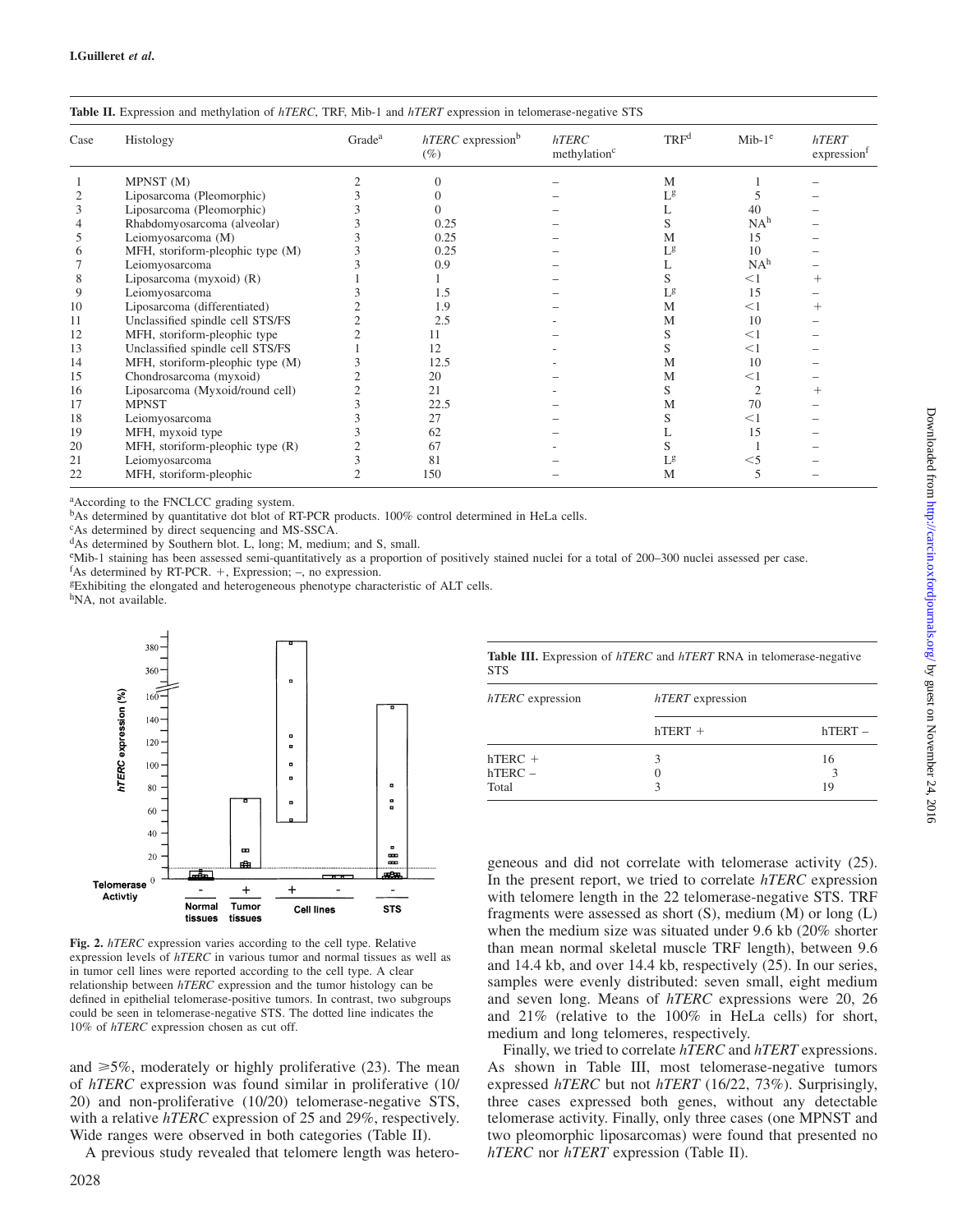# **Discussion**

Telomerase activity has been shown to depend on at least two components: the reverse transcriptase, hTERT protein and the RNA matrix, hTERC. Recent studies identified hTERT as the rate-limiting factor for telomerase activity. In contrast, little is known about *hTERC* regulation and its role in the telomerase re-activation mechanism is the subject of conflicting results. These discrepancies raised the following questions: is *hTERC* expression up-regulated during tumorigenesis, and which mechanisms could control this phenomenon?

In order to answer these questions, *hTERC* expression was quantified by dot blot after RT–PCR in a series of 60 samples (Tables I and II). As *hTERC* gene does not contain any intron, DNase I digestion was an absolute requirement to avoid a possible contamination of the results with genomic DNA. This quantitative PCR and dot blot showed that most normal human tissues did not express *hTERC* RNA. Although a few normal cases revealed weak transcription, the mean of *hTERC* expression was at least 30 times less in normal tissues than in telomerase-positive tumor tissues and 250 times less than in telomerase-positive tumor cell lines. This strongly suggests that *hTERC* gene is strongly up-regulated during tumorigenesis. A similar ratio in *hTERT* re-expression (about 24 times) has been observed between normal renal tissue and sporadic renal cell carcinoma (28). Thus, it appears that both hTERT and hTERC seem to be induced or strongly up-regulated during carcinogenesis. Therefore, as *hTERT*, *hTERC* expression can be considered as a marker of cell transformation. Few studies have tried to quantify and compare *hTERC* and *hTERT* RNAs in the same tumor tissue sample. In three types of human cancer (gliomas, hepatocarcinomas and breast carcinomas), a linear relationship between both RNA types was observed when *hTERT* expression reached a certain level of expression. In *in situ* carcinoma of the uterine cervix, a linear relationship between *hTERC* RNA and *hTERT* mRNA could be defined whereas such a correlation was not observed in precancerous dysplasia of the cervix (29). Therefore, transcriptional levels of both genes might be cross-regulated when the cancer becomes established.

*hTERC* expression was also investigated in telomerasenegative tumor cell lines and in tumor tissues. hTERC RNA was not detected in the tumor cell lines, Saos-2 and U-2 os. In contrast, marked variations (0–150%) of *hTERC* expression were observed in the group composed of 22 telomerasenegative STS (Table II). In comparison with the *hTERC* levels observed in telomerase-negative normal tissues and in telomerase-positive tumor tissues, STS samples could be divided in to two groups: the first group, comprising half the samples, showed a level of *hTERC* expression similar to normal tissue, whereas the other half showed levels similar to the telomerase-positive tumors (Figure 2). Therefore, *hTERC* expression could not be used as a tumor marker in soft tissue sarcoma.

The presence of a CpG-rich region in the promoter and in the exon of *hTERC* led us to hypothesize that it could be one of the putative *hTERC* regulatory elements. In a recent study, Hoare *et al*. (17) examined the role of methylation in *hTERC* transcription. Their results indicated that methylation might be implicated in telomerase-negative cell lines, but not in telomerase-negative normal tissues nor in telomerase-positive tumor tissues. In the present study, using direct sequencing and MS-SSCA after bisulfite modification of genomic DNA,

identical results were obtained in normal tissue and tumor samples of various histology and location. MS-SSCA allows a clonal analysis of DNA population mixture where any clone  $>5-10\%$  can be easily detected (27). As all tumor samples contained at least 70% of tumor cells, it is probable that *hTERC* methylation is not implicated in *hTERC* transcription fluctuations. Interestingly, three of the eight telomerase-positive cell lines (HeLa, MCF-7 and A431) showed a hypermethylated pattern by sequencing. Similar results were obtained for HeLa and MCF-7 (17). In the present study, the use of MS-SSCA allowed us to demonstrate that one allele was fully methylated whereas the other one was fully unmethylated, indicating that one allele is sufficient to induce *hTERC* gene transcription (Figure 1).

We next examined *hTERC* methylation patterns in 22 telomerase-negative STS. In contrast to the two telomerasenegative cell lines which were found to be hypermethylated, *hTERC* was not methylated in this series of 22 tumors, suggesting that methylation is not important in the *hTERC* regulation mechanism within this interesting group of telomerase-negative tumors.

How can we explain the occurrence of *hTERC* methylation in some of the analyzed tumor cell lines? Aberrant methylation has already been reported in cultured normal fibroblasts (30). In this particular experiment, growth constraints altered CpG island methylation, leading to alterations in epigenetic stability. Furthermore, we observed that treatment with 5-aza-dC of the telomerase-negative cell line U-2 os did not lead to the reexpression of the *hTERC* gene. Thus, the *hTERC* methylation detected in the two telomerase-negative cell lines as well as in the three telomerase-positive cell lines might merely correspond to a non-specific side effect of cell culture.

Recently, *in situ* hybridization performed on STS suggested that telomerase RNA expression may be up-regulated in tumor cells and may precede morphological transduction (31). In the present study, a huge range of *hTERC* expressions were obtained (from 0 to 186%), indicating that hTERC RNA is not an appropriate tumoral marker for STS, whereas its use might be relevant for epithelial tumors. Further studies will be necessary to investigate this hypothesis. In telomerasenegative STS, we tried to correlate *hTERC* expression with several other parameters, such as the cell proliferation rate as assessed by Mib-1 staining, telomere length and *hTERT* expression in the group of telomerase-negative STS. Our results indicate that *hTERC* expression does not correlate with Mib-1 staining or telomere length. Therefore, other parameters, which could interfere with *hTERC* transcription have to be identified and studied. In a recent report, Zhao *et al*. (16) showed that *hTERC* might be activated by the transcription complex NF-Y, by the transcription factors Sp1 and pRB (retinoblastoma) and could be repressed by Sp3. Such transcription factors might play a role in the variations observed in *hTERC* transcription. On the other hand, we found that most telomerase-negative STS did not express *hTERT*, suggesting that the lack of telomerase activity probably came from the lack of *hTERT* transcription. Along the same lines, we failed to find a tumor in our series, which expressed *hTERT* but not *hTERC*. Interestingly, three samples lacked expression of both genes, whereas three others did not show any telomerase activity in spite of expressing both genes. This latter finding lends weight to the notion that not only telomerase genes expression but also post-transcriptional modifications are required to obtain telomerase activity (32).